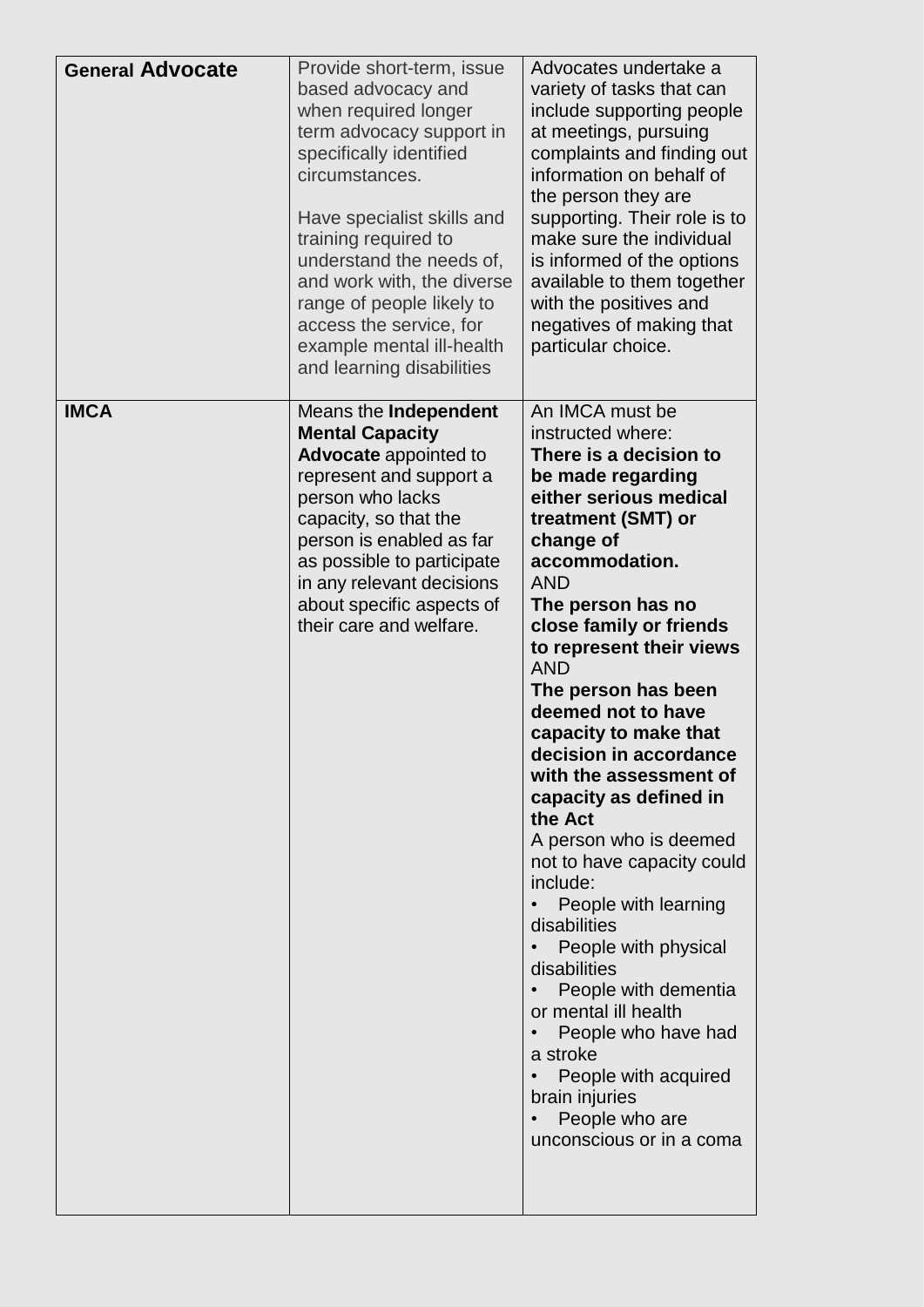| <b>IMHA</b>                                                | Means the Independent<br><b>Mental Health Advocate</b><br>are advocates specially for<br>people subject to the Mental<br>Health Act.<br>This means most patients<br>who are detained or<br>"sectioned" under the Act.<br>Patients can also have help<br>from an IMHA if they are on<br>supervised community<br>treatment or on<br>guardianship, or their<br>treatment is subject to<br>certain special rules. | They can help patients<br>get information about the<br>how the Mental Health<br>Act applies to them, what<br>it means and what their<br>rights are. They can also<br>help them get information<br>about their treatment.<br>They can help patients<br>understand what they are<br>told by people involved in<br>their care and treatment<br>and help them to talk to<br>these people.                                                                                          |
|------------------------------------------------------------|---------------------------------------------------------------------------------------------------------------------------------------------------------------------------------------------------------------------------------------------------------------------------------------------------------------------------------------------------------------------------------------------------------------|--------------------------------------------------------------------------------------------------------------------------------------------------------------------------------------------------------------------------------------------------------------------------------------------------------------------------------------------------------------------------------------------------------------------------------------------------------------------------------|
| <b>Relevant Persons</b><br><b>Representatives (RPR)</b>    | <b>Section 39A IMCA's</b><br>may only be instructed<br>when a standard<br>authorisation is not in<br>place. There are two<br>possibilities:<br>A request has<br>been made for a<br>standard<br>authorisation.<br>A Best Interests<br>$\bullet$<br>Assessor has<br>been appointed by<br>the supervisory<br>body to check<br>whether a person<br>is being unlawfully<br>deprived of their<br>liberty.           | The 39A IMCA's role is<br>to represent the person<br>in the assessments<br>which will be carried out.<br>In both cases the person<br>should have no one<br>appropriate to consult.<br>This means having:<br>'no person, other than<br>engaged in providing<br>care or treatment for P in<br>a professional capacity<br>or for remuneration,<br>whom it would be<br>appropriate to consult in<br>determining what would<br>be in P's best interests'.<br><b>MCA section 39A</b> |
| <b>Litigation Friend, Rule</b><br><b>3A Representative</b> | can be appointed as<br><b>Litigation Friend to</b><br>make decisions about a<br>court case for either:<br>an adult who lacks<br>the mental<br>capacity to<br>manage their own<br>court case either<br>with or without a<br>solicitor<br>a child                                                                                                                                                               | The court case can be<br>any of the following:<br>a civil case,<br>except a tribunal<br>a family case<br>a Court of<br><b>Protection case</b><br><b>The Litigation Friend</b><br>has to go to court if<br>there's a hearing, but<br>can't act as the other<br>person's lawyer.<br>An adult with a<br><b>Litigation Friend is</b>                                                                                                                                               |